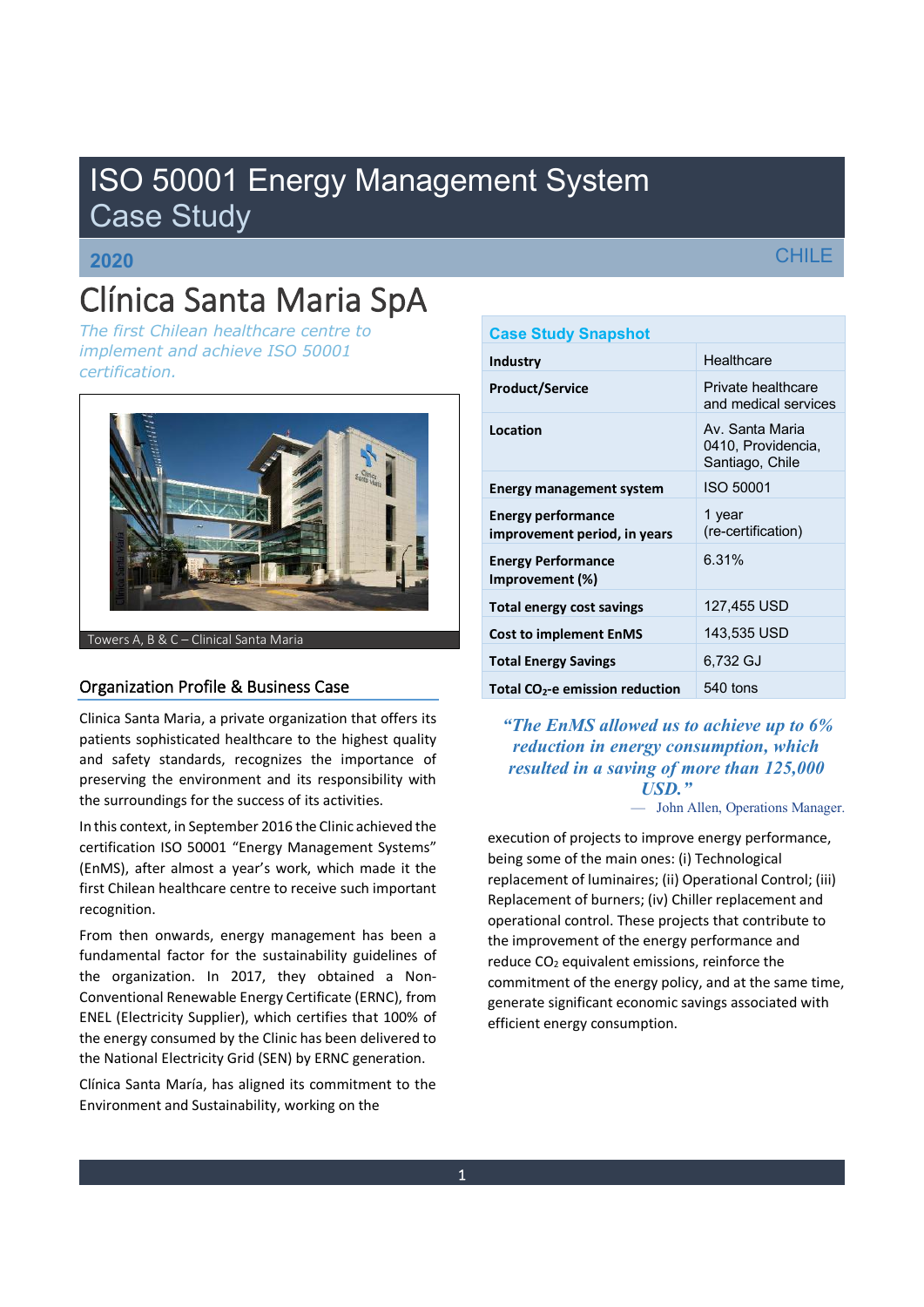#### **2020 CHILE**

#### Business Benefits

The implementation of energy efficiency projects in the Clinic has achieved a systematic improvement in energy performance, resulting in Energy associated economic savings, Reduction of  $CO<sub>2</sub>$  emissions, Improvements to the operation and maintenance of equipment and competitiveness against relevant parties.

From the point of view of electricity usage, the projects have resulted in an improvement in performance and consequently a 4.8% saving for the year 2019 equal to USD 91,937. Likewise, in the case of natural gas the improvement in performance resulted in a saving of around 10.4%, approx. USD 35,519.

The investment cost of the 2019 energy management projects and implementation was \$USD 143,535, and the improvement in the clinic's total energy performance corresponds to 6.3% which meant more than 1,870 MWh during 2019. In money, it is equivalent to \$ USD 127,455.

All the above reinforces the guidelines of sustainability for the organization, which gives rise to new projects. In this context, as an objective for 2020, the clinic plans to participate in the Chilean Footprint Project introduced by the Ministry of the Environment, to quantify and certify the reduction of the Carbon Footprint.

In terms of Greenhouse Gases, this means more than 540 tons of  $CO<sub>2</sub>$  equivalent, when considering only the energy savings of the previously mentioned projects. However, this will increase when active environmental projects, such as the recycling program, are included.

The benefits of energy performance have given the organization the opportunity to obtain the Energy Efficiency Gold Award issued by the Chilean Ministry of Energy via the Energy Sustainability Agency (ASE).

The Gold Award is the highest commendation, and therefore the Clinic joins a select group of organizations, which lead the way in Energy Efficiency in Chile, and establishes itself as a benchmark in its industry in terms of sustainability.

The above has meant a renewal of the commitment of all the employees in this area, as well as an increase in their competitiveness with the main players in the market, thanks to the added values that this distinction provides.

These values have now become of great interest to the patients who regularly seek not only quality services, but also those that contribute to the sustainability of the planet.



*Figure 1: Clinica Santa María receive Energy Efficiency award*

#### Plan

The implementation of an EnMS originated from an objective proposed by the Operation Management, associated with the operational efficiency of its operation, which results in the reduction of electric power consumption. In this context, a search for some regulations to determine the consumption was conducted, and the decision was made to implement an EnMS based on the ISO 50001 standard; an activity that ended with certification at the end of 2016.

The above represented a great achievement for the organization, which didn't have any ISO based management systems. It also enabled it to become the first and only Healthcare Centre in the country to be certified under this standard.

Along this line, the Senior Management of the Clinic, via its current Operations Manager, was the main instigator of this project. Therefore, the commitment required for the regulations, which is the basis for any Management System, was more than explicit and willing to deliver all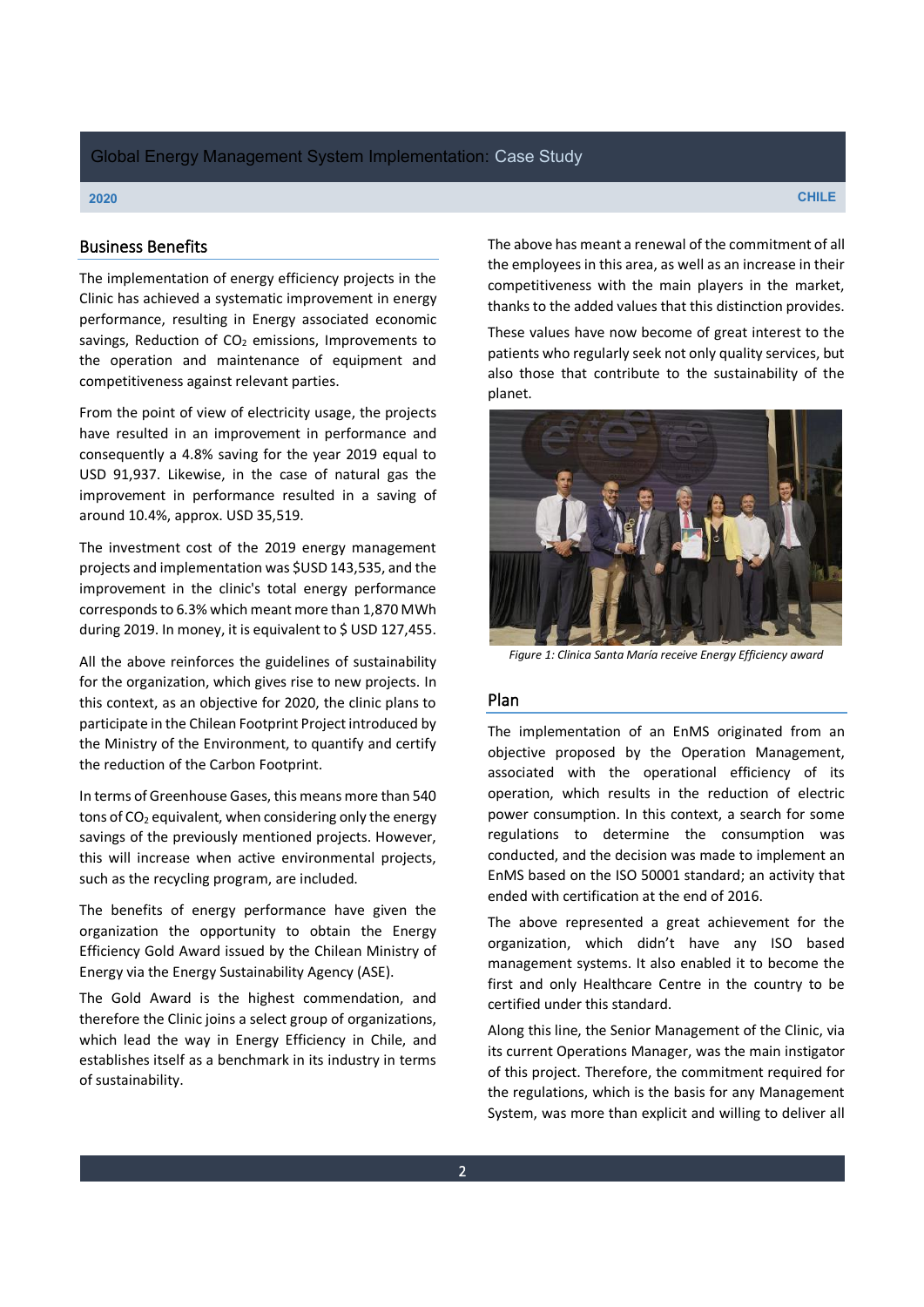the necessary financial and human resources to achieve the implementation of the EnMS and ensure that the EnMS is fully aligned with the Group's strategy and objectives.

#### **Re-certification**

During the follow-up audit of the EnMS (in 2018), the following observations were made by the External Auditor: (i) Energy Planning should be updated on a more technical and deeper level; (ii) The indicators were linked to bed-days which didn't allow the energy performance to be measured correctly. With this in mind, during 2019, Senior Management and the Clinics Energy Manager, planned to professionalize the EnMS via an external consultant specializing in energy efficiency and a Centralized Control System (CCS) for technical support of the data reporting and controlling. These strategies ratify the commitment of Senior Management, in addition to being key decisions for the fulfilment of the proposed energy goals and objectives, strategy and guidelines of the organization.

#### **Energy Planning**

During 2019, the re-implementation of the EnMS at a more professional and transversal level in the Clinic, involved the incorporation of other relevant Deputy Managers to the energy team. In addition, an extensive energy diagnostic process was developed, and the following noteworthy result was obtained: 64% of energy consumption corresponds to Electricity and 36% to Natural Gas. (Figure 2)

Faced with this scenario, and to obtain an adequate and representative energy baseline (as mentioned in the follow-up audit), information was collected from the CCS, and consumption data gathered for Towers A, B and C via meter readings. This enabled the identification of significant energy uses, which correspond to the following: (i) In the case of electricity the cooling system (58%), is mainly associated with chillers, and cooling towers; (ii) In the case of natural gas, the heating usage (97%), is principally for the boilers.



*Figure 2: Clinica Santa María's energetics distribution* 

#### Do, Check, Act

The implementation carried out during 2016, organizationally only included the Clinics Energy Manager and the technical areas belonging to the Deputy Management of Operations. The process was led by the Environment and Sustainability area, which also assumed responsibility for Energy Management.

For the re-implementation in 2019, the decision was made to incorporate all the relevant parties such as infrastructure, finance, legal, organizational development, training and risk prevention and hospitality, into the energy team.

The main support of the System lies with Operations Management, who are responsible for channelling the necessary resources for its operation.

Operationally, the EnMS works thanks to the Deputy Management of Operations and its areas identified as significant energy uses such as Industrial and Sanitary Equipment, Electricity and Air Conditioning. They were the main installers and supervisors of the different activities that enabled the improvement in energy performance:

- The replacement of luminaires began in 2017 and ended in 2018, achieving an annual saving of 749,304 kWh in electricity, which corresponds to a saving of USD 76,564.
- At the beginning of 2019, the burners in the boilers were changed, achieving an annual energy saving of 660,328 kWh, resulting in an annual saving of USD 26,313.

**2020 CHILE**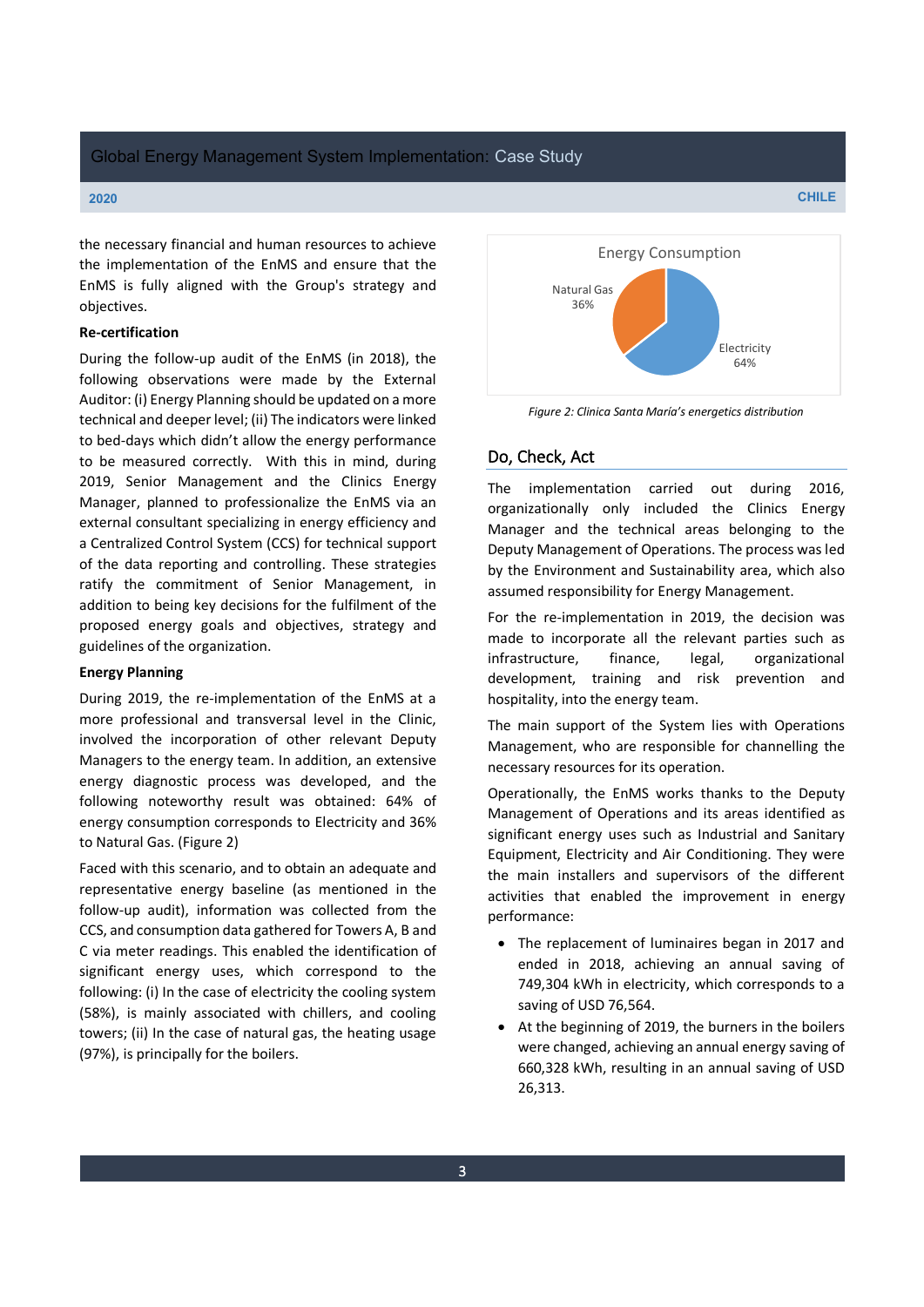• The implementation of Operational Controls for Chillers associated with external temperatures began in early 2019, and generated savings of 853,361 kWh per year, equivalent to USD 88,531.

In order to finance these projects, the support of Senior Management was fundamental and is reflected in the Operations Management team, who have managed all the economic and human resources to successfully fulfil the planning objectives and goals set year after year according to the commitments taken on by the organization.

#### **Energy Performance and Savings Verification**

The improvement in energy performance, due to the realization of the principal projects, was determined based on the construction of an energy baseline and its comparison with consumption after the implementation of each project.

For the replacement of luminaires back in 2017, the baseline was obtained from the information gathered from the implementation of the project, via a field survey of the luminaries that were replaced and from measurements taken from lighting control boards.



*Figure 3: Led replacement energy savings*

For the project regarding the installation of boiler burners, a baseline was built from the natural gas consumption of the boilers in tower C during 2018, their function being to heat the Clinic according to the ambient temperature and comfort levels. This way, the independent variable would correspond to Heating Degree Days (HDD) that are mathematically related in with a linear regression. According to the correlation obtained, the necessary adjustments were made to estimate the calculation of the energy baseline (Figure 4).

In the case of the Chillers, the baseline is under construction as energy and temperature meters were fitted to each Chiller as of July 2019. This information will, after recording 12 months of data, allow the verification of the savings



*Figure 4: Burner replacement's energy baseline curve* 

However, baselines were established for the overall electricity usage and for each tower, where the key variable corresponds to the Cooling Degree Days (CDD) and a  $R^2$  equal to 0.80 was obtained, that according to the protocol of measurement and international verification of projects (IPMVP) corresponds to a valid and significant correlation.



*Figure 5: Linear regression for Electricity consumption*

#### **Quality of Information**

To validate these results and improve the quality and quantity of information to be managed, Clinica Santa Maria determined the need to integrate a Centralized Control System (CCS). It fulfils the function of recording information such as electrical variables, internal data and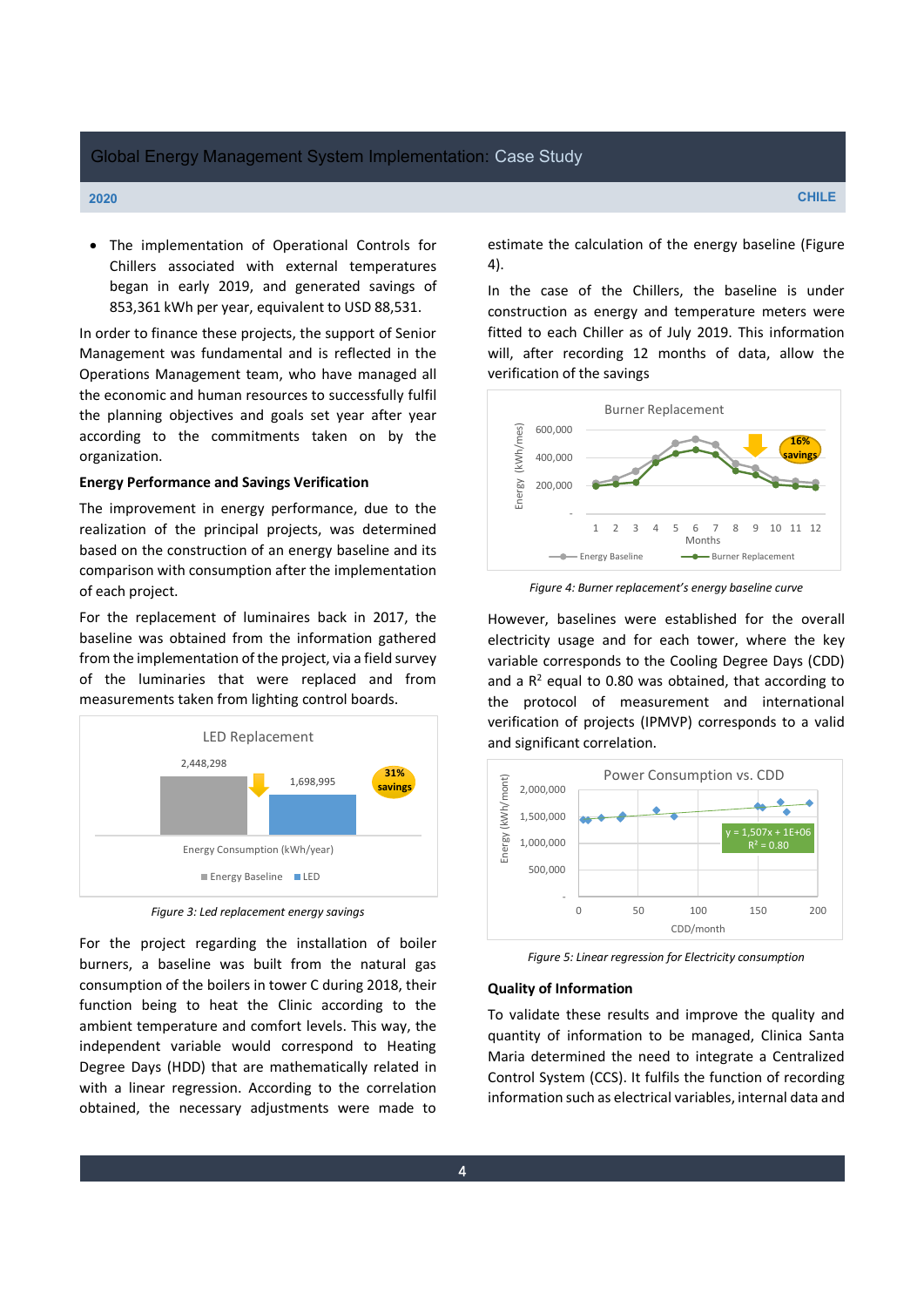#### **2020 CHILE**

environmental data amongst others, via diverse sensors and energy measurement equipment. The data can be used to generate trends and reports that enable the creation of baselines and deviations in critical energy performance indicators (EnPIs), among other key parameters.

The implementation of the CCS will be finalized during 2020 and will become part of a large Operational Control Center (OCC), whose objective will be to safeguard and monitor the operation of the Clinic's facilities via security cameras and the operational control of all aspects currently controlled by the CCS.



*Figure 6: CCS's Operator* 

The project has more than 4,000 measuring points for the three towers, which will allow the EnMS to be updated and incorporate more precise indicators that will really enable the measurement of energy performance in a disaggregated way across the facilities.

#### **Operational Control**

In order to maintain efficient operation of the significant energy consumers that may affect the energy performance of the EnMS, improvements associated with the operational control of key equipment such as the Chillers have been implemented. The Chillers initially operated 24/7 without considering the thermal requirements associated with the internal and ambient variables of the Clinic.

Procedures have been established that regulate and identify the operating parameters of the Clinics critical equipment, as they are an essential part of the CCS and

will also hopefully result in an improvement in energy performance.

All this has been accompanied by an intense training process for the personnel (internal and external) operating the EnMS and their respective critical areas.

In total, 100% of the external personnel (61 workers) associated with the daily operation and maintenance of critical equipment have been trained.

#### **Awareness and Training**

Training in energy efficiency and Management Systems is a key element and it has begun with the formation of the Energy Manager as an ISO 50001 Internal Auditor. This way, the person in charge of the system has a solid base to disseminate what is related to the EnMS more efficiently.

According to this, Clinica Santa Maria has determined that any new employees who will work in the significant energy use areas, with the operation of critical equipment and its impact on the EnPIs, will attend training workshops conducted by external consultants or qualified internal staff.

In addition, dissemination and awareness campaigns have been developed to motivate and instruct all employees of the Clinic in good energy efficiency practices, using all the available communication platforms.

#### **Tools and Other Resources**

The EnMS has fostered initiatives associated with energy efficiency, and motivated the implementation of sustainability measures within the Clinic, incorporating projects related to the recycling of residues similar to household waste, discarded at its facilities.

The project called "Reciclar es Sanar" (Recycling is the Cure), has resulted in an increase of 38% over the previous year, of the amount of material recycled, 43 tons of recycled waste, which is equal to the prevention of more than 2,000 tons of CO2 equivalent.